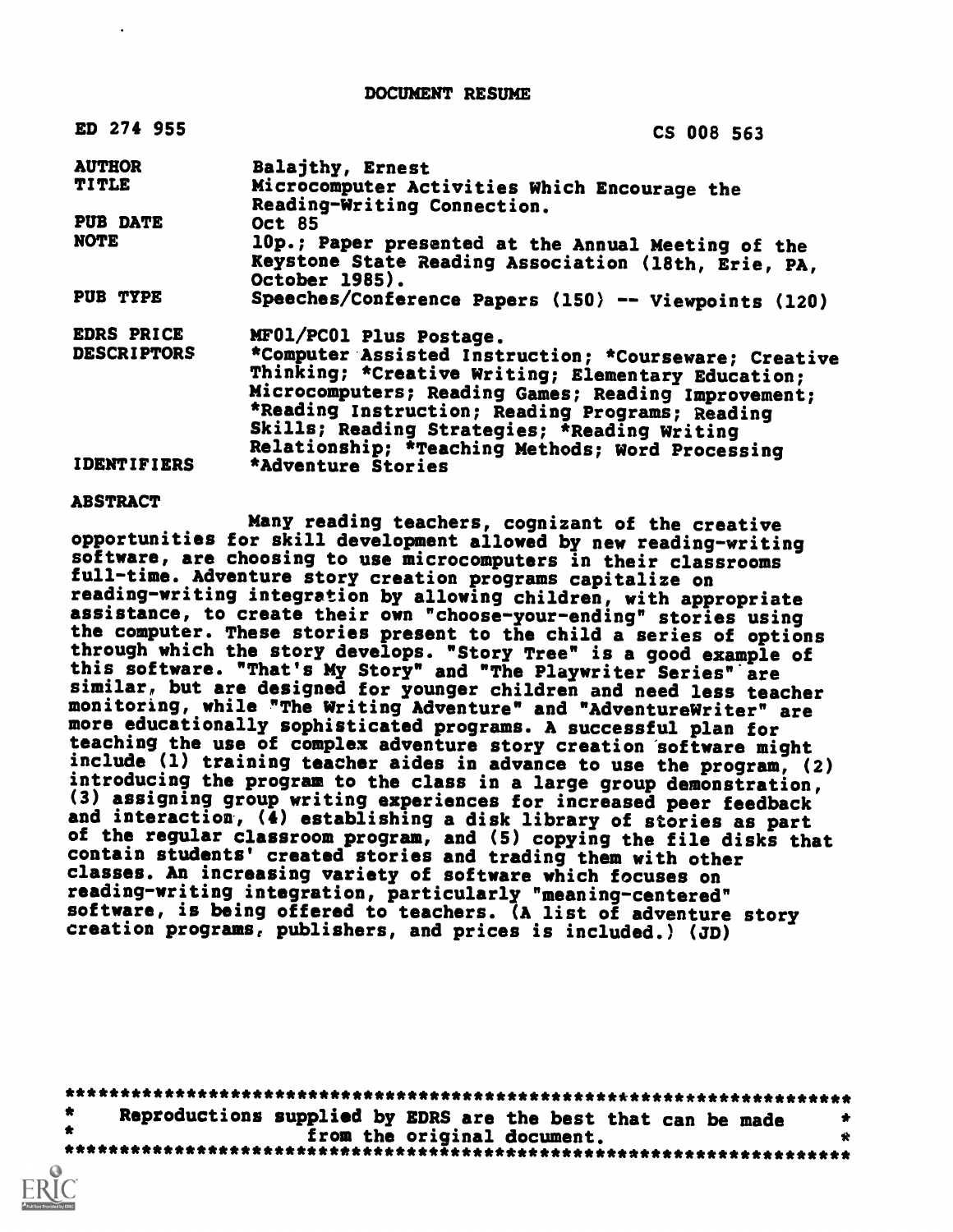# MICROCOMPUTER ACTIVITIES WHICH ENCOURAGE THE READING-WRITING CONNECTION

Ernest Balajthy

Dept. of.Elementary & Secondary

Education & Reading

SUNY College at Geneseo

Geneseo, NY 14454

(0) 716-245-5259/5558

Paper presented at the Keystone State Reading Association,

 $\mathbf{1}$ 

2

Erie, Pennsylvania, October, 1985.

ED27495

ÿ

ė

 $8563$ 

U.S. DEPARTMENT OF EDUCATION<br>Office of Educ (Fonal Research and Improvement EDUCATIONAL RESOURCES INFORMATION CENTER (ERIC)

19his document has been reproduced as "Teceived from the person or organization originating IL

0 Minor changes have been made to improve reproduction quality.

Points of view or opinions stated in this docu- ment do not necessarily represent official OERI position or policy.

"PERMISSION TO REPRODUCE THIS MATERIAL HAS BEEN GRANTED BY

Ernest Balajthy

BEST COPY AVAILABLE

London Committee Committee Committee Committee

 $\ddotsc$ 

TO THE EDUCATIONAL RESOURCES INFORMATION CENTER (ERIC)."

in a la persona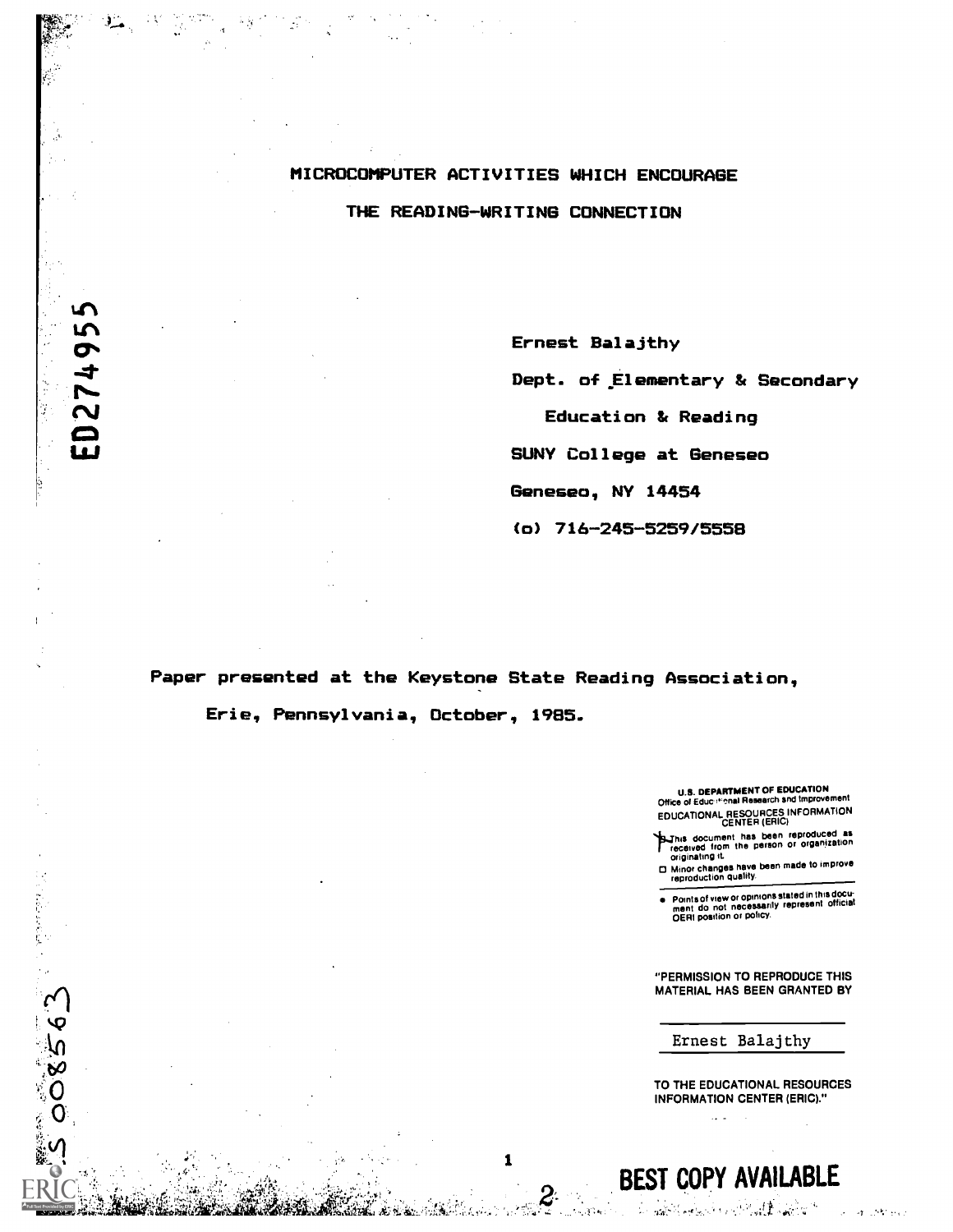### MICROCOMPUTER ACTIVITIES WHICH ENCOURAGE

THE READING-WRITING CONNECTION

Ernest Balajthy SUNY College at Geneseo

An example of a new genre of software which capitalizes on these principles is called the adventure story creation program. This software is based on the choose-your-ending adventure story which has been popular with children for the past several years. In a choose-your-ending story, the child reads a page, then is presented with a variety of options. For example, in a story about pirates, the page might end with the following:

> Suddenly, a voice cried out, "Ship ahoy! She's flying the skull-and-crossbones!"

Readers are then presented with several options. For each option choice, they are directed to turn to a different page which dascribes tho outcome of the choice.

What should the captain do next?

50.)

2. Turn about and arm the cannons. (Turn to page 51.)

1. Raise more sail and try to run away. (Turn to page

3. Raise the white flag to surrender. (Turn to page

52.)

From these pages, different options are again presented. Children usually look through each of the options as they read the book, exploring the variety of possible outcomes. Many choose-your-ending books are available in bookstores. If your children are not familiar with the style of such books, it would be helpful to buy some for the classroom library before using the microcomputer activities.

Adventure creation software al/ows youngsters to create their own choose-your-ending stories with the help of the computer. The packages often include several sample stories. All stories created by the children can be stored on blank disks and read as often as desired. In addition, children should be encouraged to expand on stories they or others have already created, adding new plot elements and characters in an on-going project.

Children cannot be expected to be able to simply turn the computer on and independently figure out how to work an adventure creation program. Close attention to the printed directions is required. Ten or eleven-year-olds will need an adult to teach them how to use most programs. Younger children will need a constant adult presence in order to use the program. The best idea with very young children is to have them dictate their stories as an adult types. Computer-literate students in secondary grades are able to study the documentation and learn to



2

 $\mathbf{3}$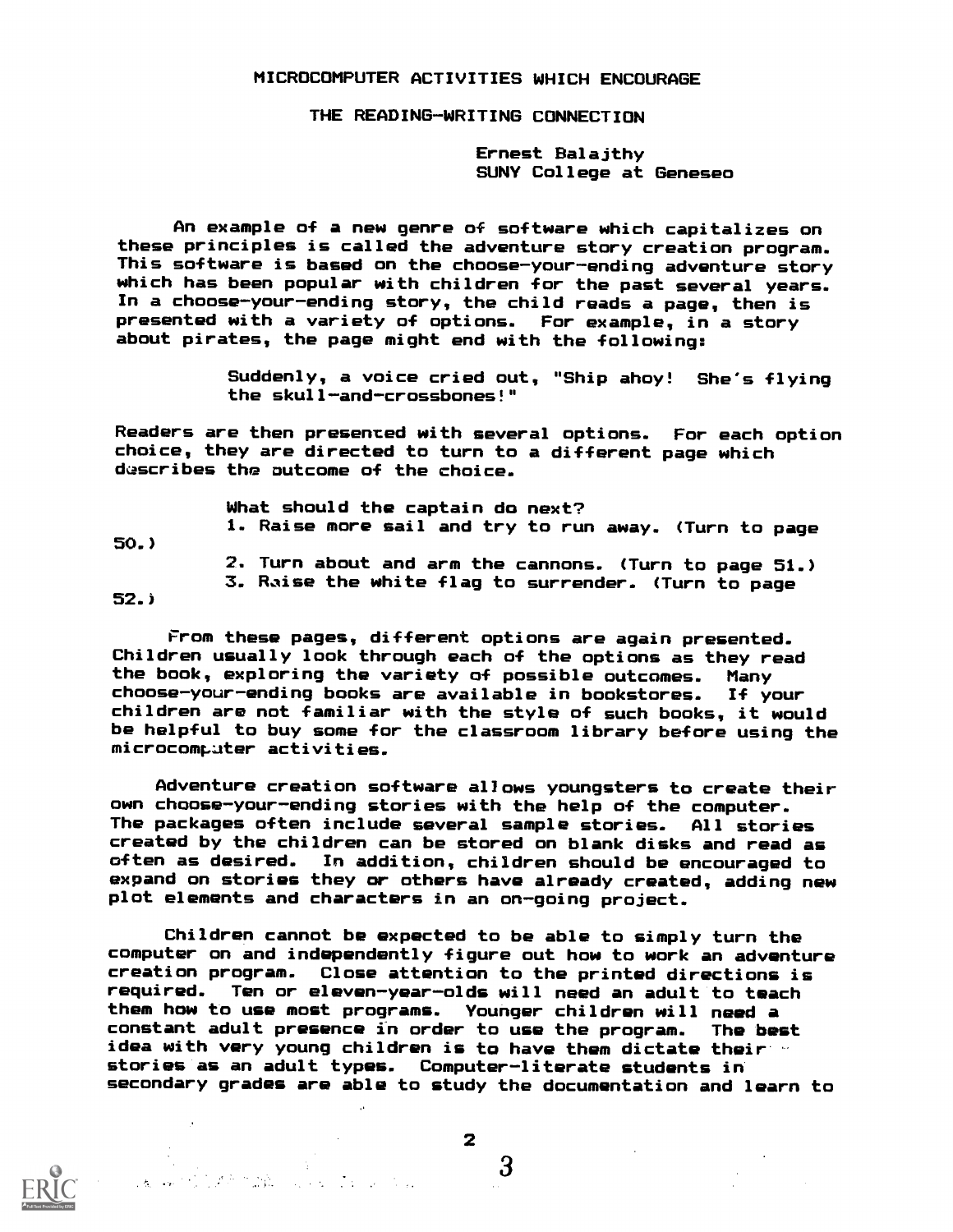use these programs with minimal teacher instructions.

Story Tree serves as a good example of this software. The top of the screen display is allotted to the story. The bottom of the screen page describes the options.

As the morning wore on, the wind picked up, filling the sails and increasing our speed westward. The crew went about its daily routine, scrubbing decks and making the dozens of necessary small repairs to sails and woodwork. The captain strolled about the deck, inspecting the boat and its crew.

Suddenly a voice cried out, "Ship ahoy! She's flying the skull-and-crossbones!"

What should the captain do next? 1. Raise more sail and try to run away.. 2. Turn about and arm the cannons. 3. Raise the white flag to surrender. [Press 1, 2, or 3]

Student story writers build their stories in screen pages. Each page contains some text. Most also contain options. The writers are able to direct the program from each option choice to specific screen pages. That is, when the reader chooses option one, the program moves to a specific screen page which will describe what happens if the ship tries to sail away from the pirates. If the reader chooses option two, another screen page is displayed and the story moves in a different direction.

That's My Story and The Playwriter Series are similar adventure creation programs that can be used with younger children and with less teacher monitoring due to increased simplicity of design. After each frame in That's My Story, children are prompted to complete "What if...?" questions: "What if the pirates attack?" "What if the wind suddenly dies down?" From these nodes within the organization tree structure, the students then write frames describing each possible action. The program is so easy to use that a computer user experienced in word processing can figure out most of the directions without referring to the manual. Increased simplicity involves decreased flexibility in terms of story arrangement, however. Both programs allow students to start off with some prewritten story starter frames or to write their own story beginnings.

Programs for younger children usually offer more structure than Story Tree. That's My Story includes 40 prewritten story starter frames, and students can also write their own story beginnings. The Playwriter Series involves even greater structure, as students create stories according to predetermined formats. Much of the work is done by choosing options (such as key events) from a multiple choice listing which automatically



4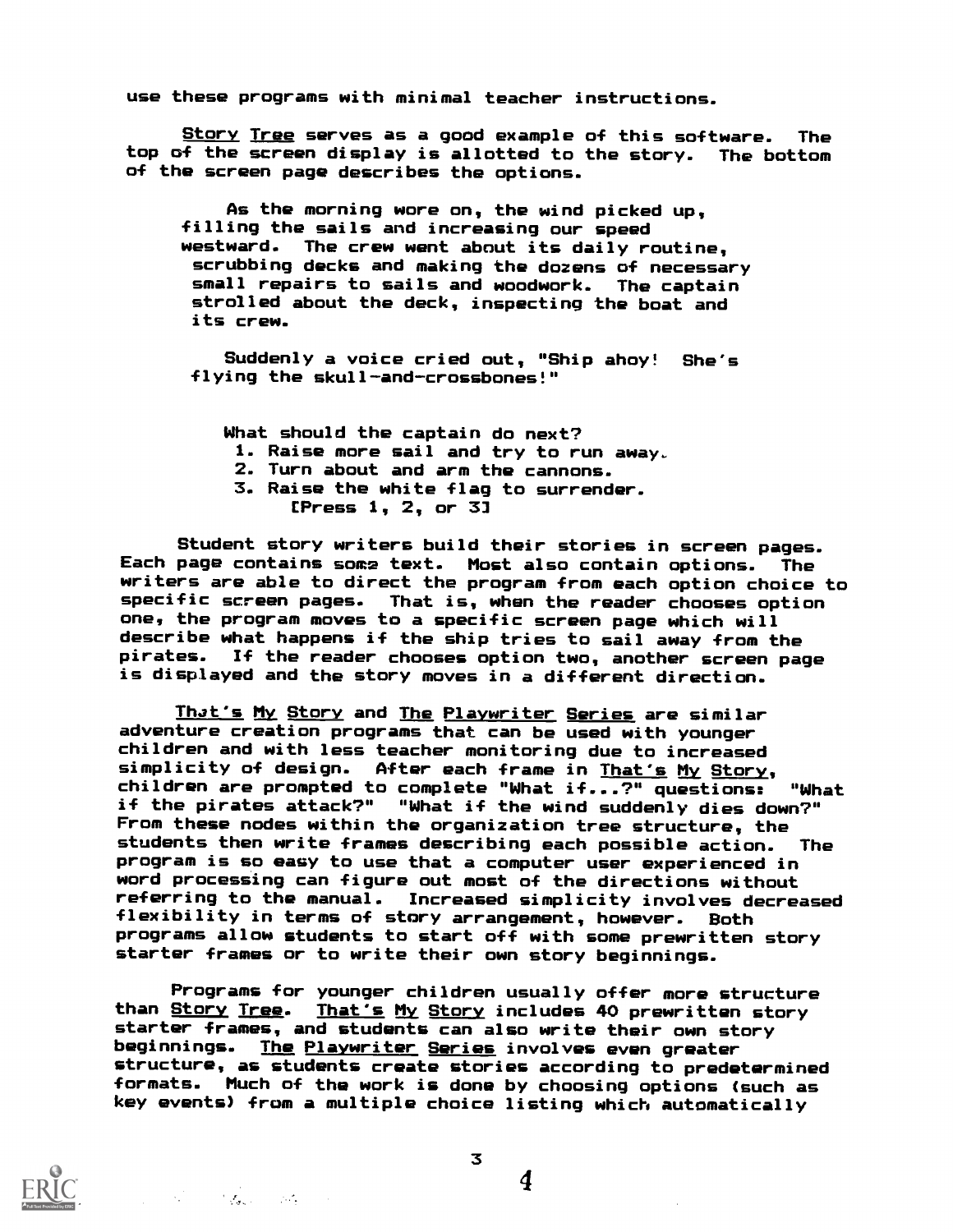inserts prewritten sentences in the students' stories.

Perhaps the most educationally sophisticated, yet easy-touse adventure creation program available commercially is The Writing Adventure. The program allows for a great deal of student independence from teacher supervifion as it guides students through each of the major stages of the writing process. Basic plot outlines are presented in high resolution pictures and text. Students type notes of ideas for their own stories, which are stored on disk for later reference.

They then use a simple word processor included in the program to write and edit the story itself. A unique style and grammar checking program analyzes the students' stories for possible weaknesses and errors. This checker program informs the students as to the location of possible problems (for example, who-whom confusions or overuse of "to be" verbs), presents the relevant grammar or stylistic rule, and allows the students to make any necessary changes in their stories. A final draft can be printed in hard copy.

Another adventure creation program is called AdventureWriter. Far more complex and flexible than even Story Tree, AdventureWriter is actually designed for the serious adult computer gamer. It takes several hours to learn to use, with a 115-page manual, and hours more to actually create a story.

An "interpreter" is the heart of the program. It structures the information within a student-written database to actually create and carry out the game. It also deals with input from the game players. It can recognize one- and two-word phrases, such as "Run" and "Walk west." The interpreter will also search longer inputs to find words or phrases it can identify.

One of the advantages of <u>AdventureWriter</u> is that the stories and illustrations can be stored on disks and run at any time without the actual master disk. A high school class project using the program must involve a major commitment of time, however. A small group of highly interested students might be willing to put in the amount of effort required. Perhaps the best approach to using such a program with an entire class is to assign a few highly interested students the task of actually entering material into the database and arranging it into a cohesive, workable format. The bulk of students could he assigned the task of writing the necessary scenarios.

4

 $\label{eq:2} \frac{1}{2}\sum_{i=1}^M\sum_{j=1}^M\sum_{j=1}^M\left(\frac{1}{2}\sum_{j=1}^M\sum_{j=1}^M\sum_{j=1}^M\sum_{j=1}^M\sum_{j=1}^M\sum_{j=1}^M\sum_{j=1}^M\sum_{j=1}^M\sum_{j=1}^M\sum_{j=1}^M\sum_{j=1}^M\sum_{j=1}^M\sum_{j=1}^M\sum_{j=1}^M\sum_{j=1}^M\sum_{j=1}^M\sum_{j=1}^M\sum_{j=1}^M\sum_{j=1}^M\$ 

**Chat Albert Commencer** 

 $5_{\scriptscriptstyle{\ldots}}$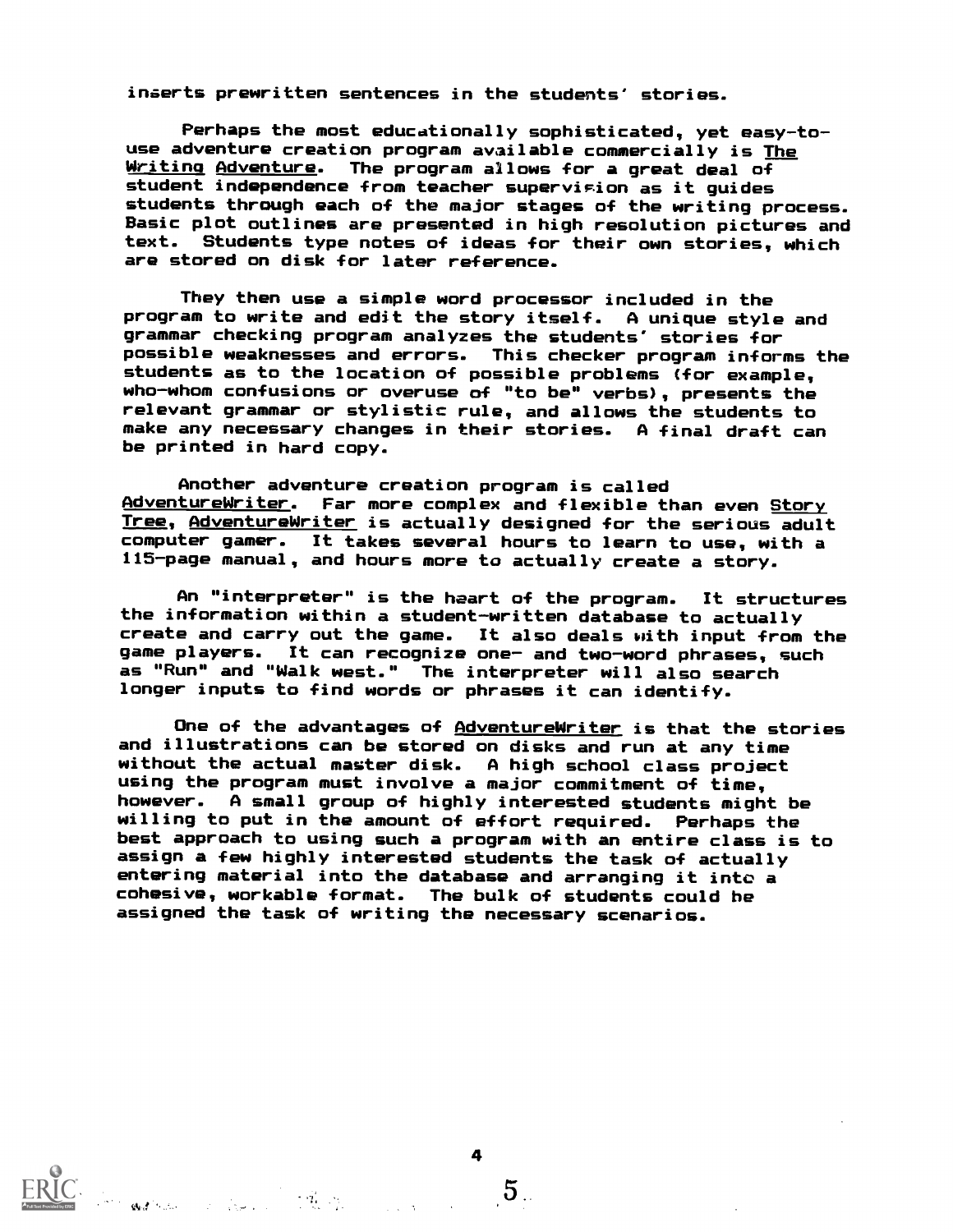#### Organization for Instruction

Careful planning is crucial to success when using complex software such as the story-creation programs. Care must be taken to choose programs sufficiently complex to provide students with a challenge but easy enough for the age group not to be overly<br>confusing. A five-step plan of action might include the A five-step plan of action might include the following:

1. Train 2 or 3 student assistants or a teacher aide to use the program before using it in class. Teacher-time should be spent on monitoring and providing feedback on writing style and content, not on low-level operation mechanics. Be very careful about confusing your students by using more than one of these complex programs. The different sets of commands for each can create havoc.

2. Introduce the program to the class in a large-group demonstration. Provide exact written directions on handouts, instruction manuals, or posters for later reference. Insist that students carefully study written directions. Introduction of a program like this would be an ideal time to review following directions skills. Wagner, O'Toole and Kazelskis (1985) have found that instructor demonstration of word processing program operation to classes resulted in more writing and better motivation than either independent study of manuals or lecture.

3. Assign group writing experiences for increased peer feedback and interaction. Allowing students to work in small groups also results in students working together to solve lowlevel "how-to-do-it" problems.

Do not assume that simple use of word processing technolLgy will automatically improve language skills. The teacher's critique and constant monitoring of production remains vital. Braves' (1983) work with the development of the writing process has shown that adults must work with students during writing rather than waiting until after the writing is finished.

If computer time is scarce due to lack of facilities in your classroom, have students write out the stories in long-hand first, then type them into the computer. This helps avoid confusing students by overloading them with demands for typing ability, knowledge of word processor commands, and creativity all at the same time.

4. Establish a disk library of stories and make this reading part of the regular classroom program. When the assignments are based on children's reading of printed books, keep copies of the books available in the classroom library. Encourage students to make additions to stories created by other students. By chaining together story disks (for example, including directions at points within the story to go on to other

5

 $6^{\circ}$ 

adoleh karatuan di kabupatèn Kabupatèn Labu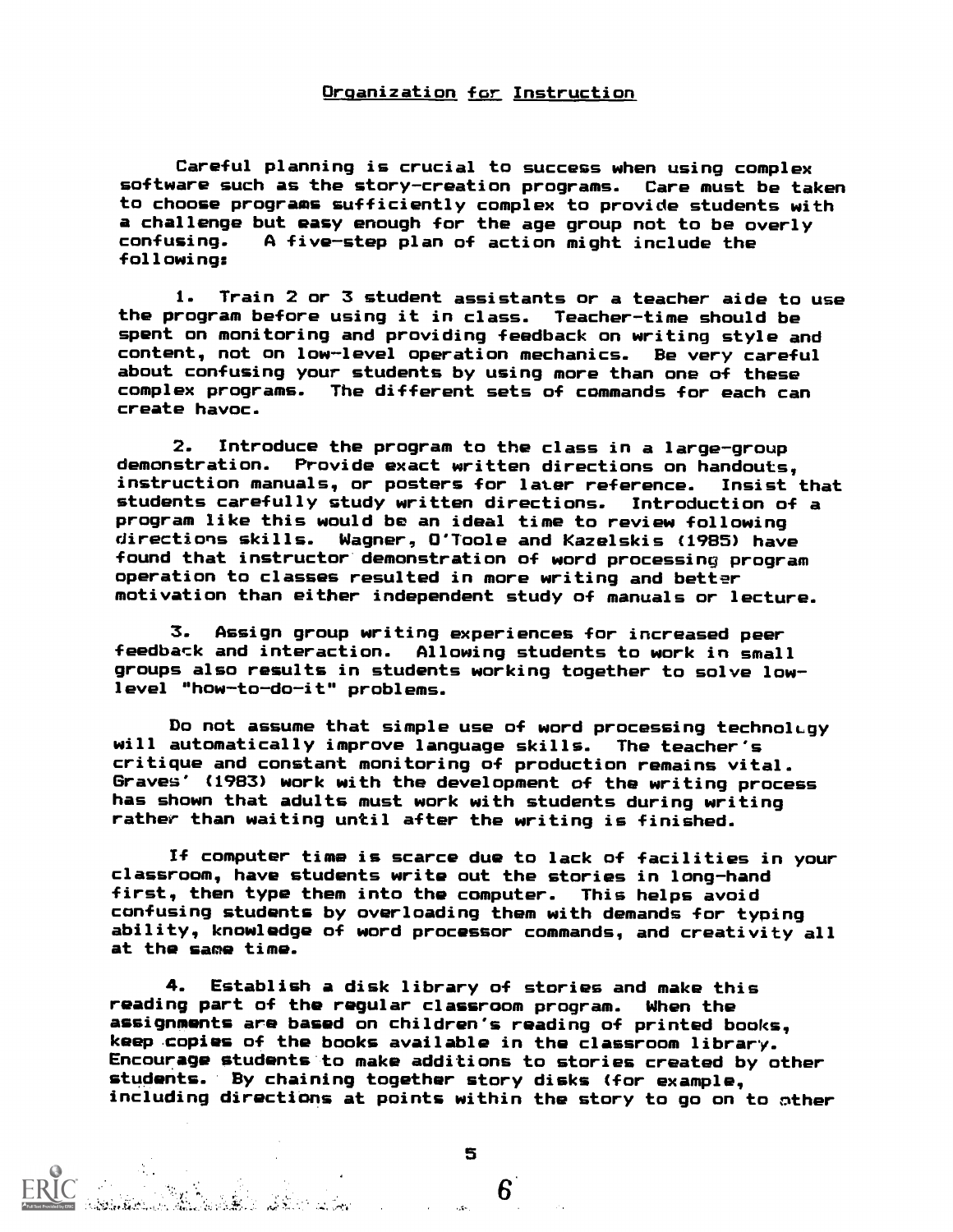disks which continue the story). teachers can make the creation of a super-large story into a year-long project.

Allow those students who develop deep interest to continue using the program indefinitely--in place of other projects or for extra credit. Teachers may well find that the excitement about writing will result in better achievement than turning students' attention back to grammar and spelling drills.

5. Copy the file disks which contain student-created stories and trade with other classes and other schools through the mail. One interesting project is to have older students create story disks for younger children, then visit the youngsters' classrooms to read the stories. Local and state reading councils, as well as the International Reading Association's Special Interest Group on Microcomputers in Reading, can act to put teachers using the same software in touch with one another.

## Other Types of Software

Adventure story-creation software is only one of an increasing variety of high-interest word processor-based programs which lend themselves to reading-writing integration.

For beginning readers, programs such as Story Machine and Kermit's Electronic Storymaker provide animated on-screen action to illustrate sentences typed into the computer. Tinker Tales provides a highly structured approach to children's story creation, with a format much like the choose-your-own-ending adventure stories described earlier but with topics more appropriate to younger children.

Programs such as Bank Street Story Book and Story Maker allow students to type text on the screen pages, then illustrate the each page using a high resolution graphics subprogram. Story Maker: A Fact and Fiction Tool Kit allows the students to insert pre-drawn high resolution figures for increased ease of illustration.

The Playwriter's Theater uses a voice synthesizer to allow students to create on-screen dramas in which characters actually speak their lines. Software such as The Newsroom, designed to make professional-looking classroom newspapers, is another exciting application of the computer to the language arts. Print Shop is yet another popular program which allows students to create banners, cards, signs and stationery.

In conclusion, teachers are offered an increasing variety of meaning-centered software which encourages students to see the close relationship between reading and writing development.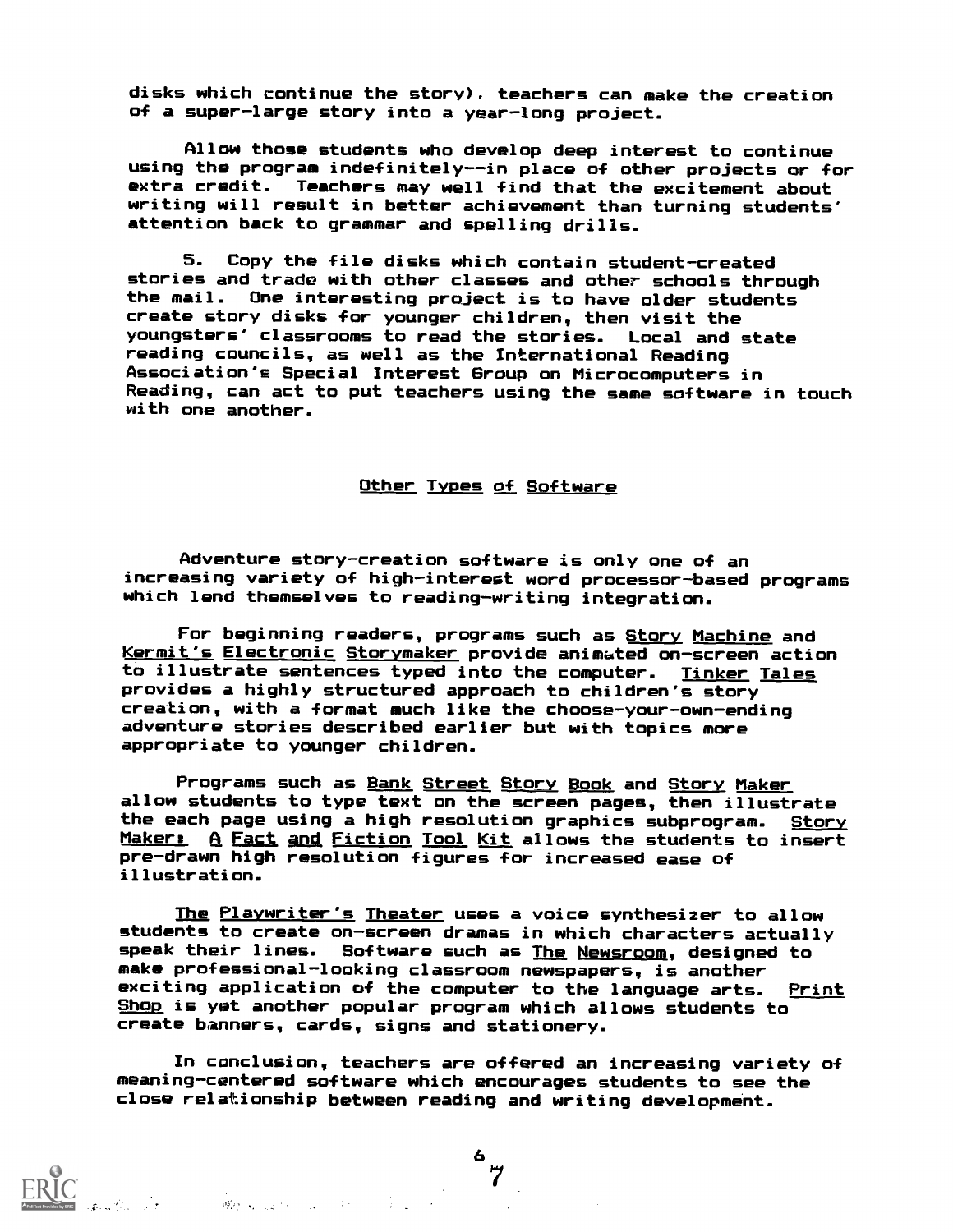These programs require more study and planning for successful classroom application than the typical computerized drill software. But many wicrocomputer-using reading teachers, having once seen the creative opportunities for skill development allowed by these newer programs, are abandoning their drills and are now devoting their microcomputers full-time to this readingwriting software.

an<br>**San Alba Carl**el (Carleland de Carleland)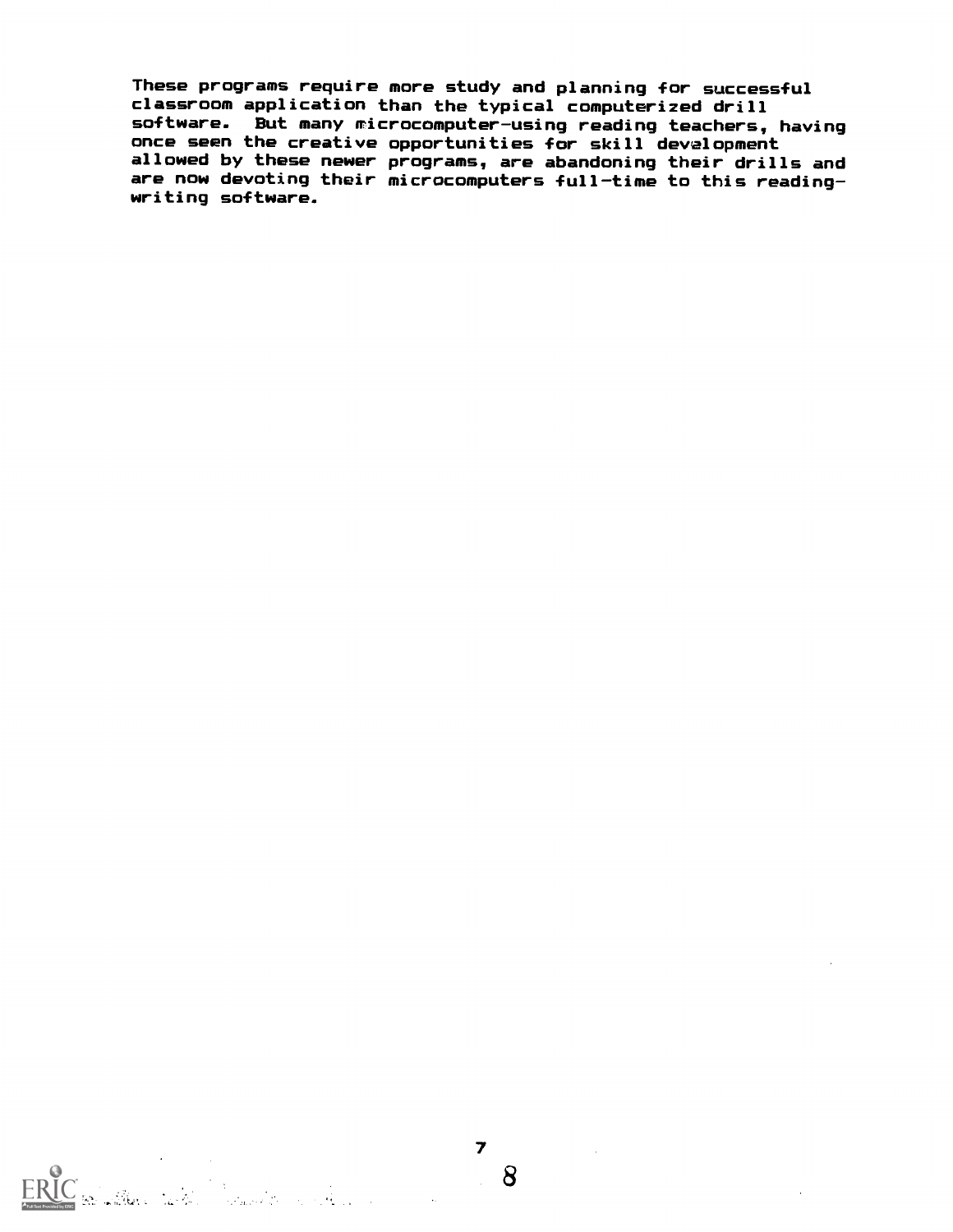#### REFERENCES

- Graves, Donald H. Writing: Teachers and Children at Work. Exeter, NH: Heinemann, 1983.
- Wagner, William 8., O'Toole, William M., and Richard Kazelskis. "Learning Word Processing Skills with Limited Instruction: An Exploratory Study with College Students." Educational Technology, vol. 25 (February 1985), pp. 26-28.

### **SOFTWARE**

AdventureWriter Codewriter Corporation, 1983 5605 W. Howard St. Niles, IL 60648 With graphics: Commodore 64, Apple II series (\$50.00) Without graphics: Atari, IBM-PC (\$40.00) Bank Street Story Book Mindscape 3444 Dundee Road Northbrook, IL 60062 Apple, IBM-PC, Commodore 64 \*39.95 Kermit's Electronic Storymaker Simon & Schuster Simon & Schuster Building 1230 Avenue of Americas New York, NY 10020 Apple I series (\$34.95); Commodore 64 (\$29.95) **The Newsroom** Springboard Software 7807 Creekridge Circle Minneapolis, MN 55435 Apple II series, IBM-PC, Commodore 64 \$49.95 PlayWriter Series Woodbury Software 127 White Oak Lane Old Bridge, NJ 08857 Apple II series \$39.95 each for Adventures in Space, Tales of Me, Mystery!, and Castles and Creatures Playwriter's Theater Jostens Learning Inc. 600 West University Drive Arlington Heights, IL 60004 Apple II series (requires Ufonics Voice System) \$98.00 Print Shop Broderbund Software



8